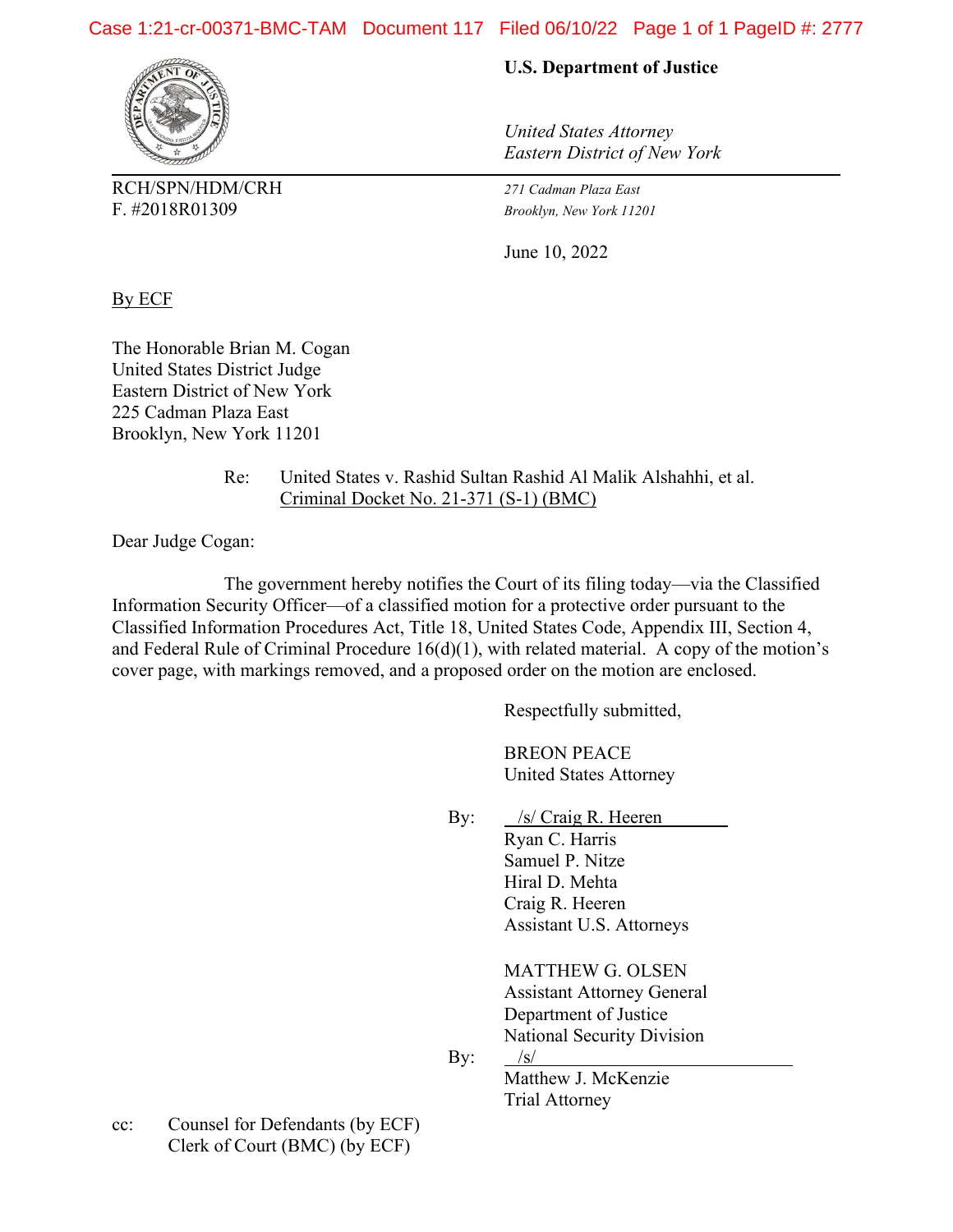RCH/SPN/HDM/CRH/MJM F. #2018R01309

UNITED STATES DISTRICT COURT EASTERN DISTRICT OF NEW YORK ----------------------------------X

### LINITED STATES OF AMERICA

RASHID SULTAN RASHID AL MALIK ALSHAHHI, also known as "Rashid Al Malik" and "Rashid Al-Malik," THOMAS JOSEPH BARRACK and MATTHEW GRIMES,

- against - CAMERA AND UNDER SEAL TO BE FILED EX PARTE. IN

No. 2l-CR-371 (S-l) (BMC)

Defendants.

x

GOVERNMENT'S MEMORANDUM IN SUPPORT OF ITS CLASSIFIED, EX PARTE, IN CAMERA MOTION FOR A PROTECTIVE ORDER PURSUANT TO SECTION 4 OF THE CLASSIFIED INFORMATION PROCEDURES ACT AND RULE 16(d)(1) OF THE FEDERAL RULES OF CRIMINAL PROCEDURE

BREON PEACE United States Attomey Eastern District of New York

RYAN C. HARRIS SAMUEL P. NITZE HIRALD. MEHTA CRAIG R. IIEEREN Assistant U.S. Attomeys (Of Counsel)

MATTHEW G. OLSEN Assistant Attomey General National Security Division U.S. Department of Justice

MATTHEW J. MCKENZIE Trial Attomey, Counterintelligence and Export Control Section (Of Counsel)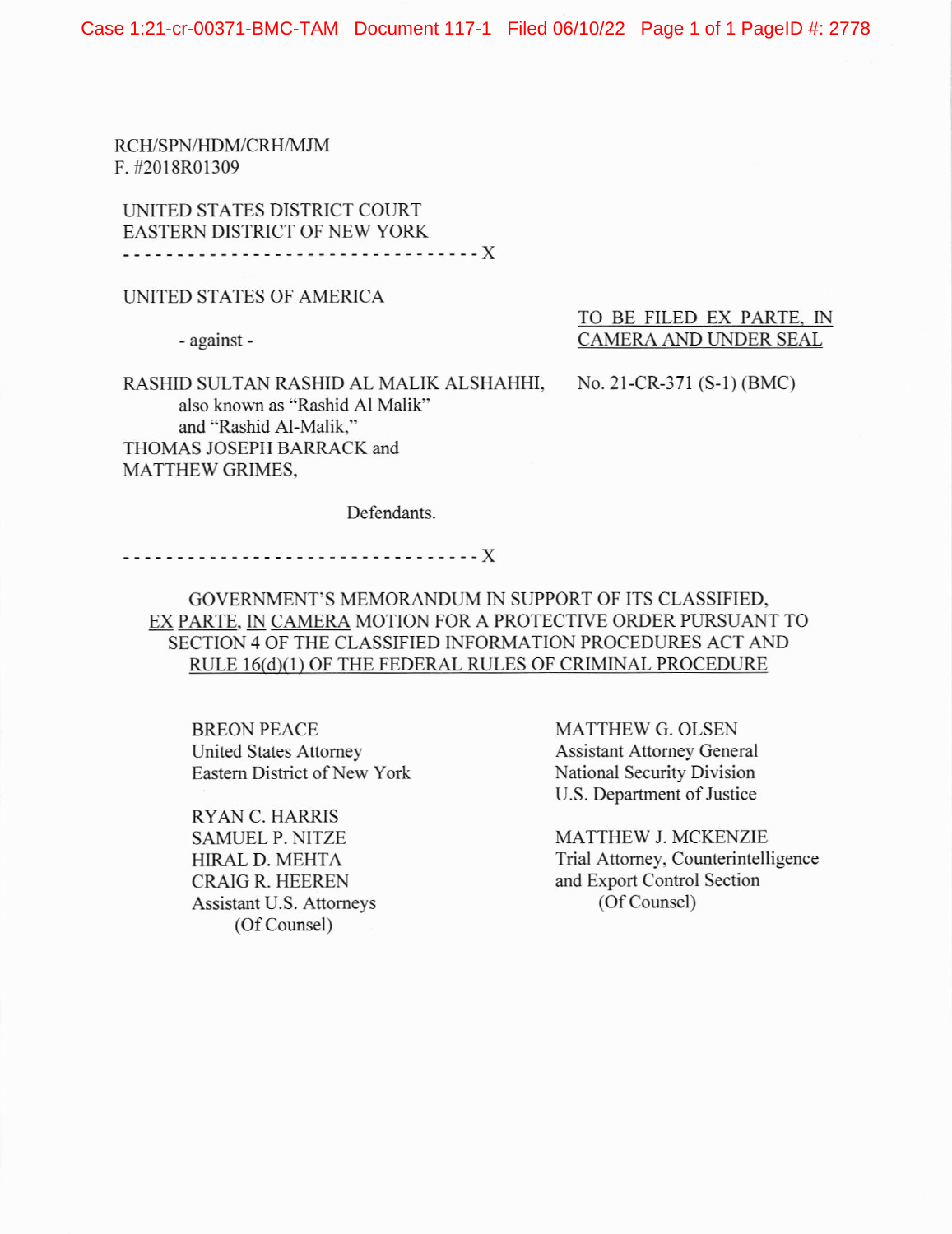SPN/RCH/HDM/CRH F. #2018R01309

UNITED STATES DISTRICT COURT EASTERN DISTRICT OF NEW YORK

- - - - - - - - - - - - - - - - - - - - - - - - - - - X

UNITED STATES OF AMERICA

#### [PROPOSED] ORDER

- against -

21 CR 371 (BMC) (S-1)

RASHID SULTAN RASHID AL MALIK ALSHAHHI, also known as "Rashid Al Malik" and "Rashid Al-Malik," THOMAS JOSEPH BARRACK and MATTHEW GRIMES,

Defendants.

- - - - - - - - - - - - - - - - - - - - - - - - - - - X

# [PROPOSED] PROTECTIVE ORDER PURSTANT TO SECTION 4 OF THE CLASSIFIED INFORMATION PROCEDURES ACT AND RULE 16(d)(1) OF THE FEDERAL RULES OF CRIMINAL PROCEDURE

This action is before the Court on the government's ex parte application for a protective order pursuant to Section 4 of the Classified Information Procedures Act, 18 U.S.C. App. III ("CIPA"), and Rule 16(d)(1) of the Federal Rules of Criminal Procedure seeking to withhold from discovery certain classified materials ("the materials"), filed on June 10, 2022 ("the application"). After ex parte, in camera inspection and consideration of the application and the accompanying exhibits, the Court finds, pursuant to Section 4 of CIPA and Rule 16(d)(1), that the government's application contains classified information that requires protection against unauthorized disclosure for reasons of national security. Specifically, the Court finds that disclosure of the classified materials to the defense, or to the public, reasonably could be expected to cause serious damage to the national security of the United States. See United States v. Farekh,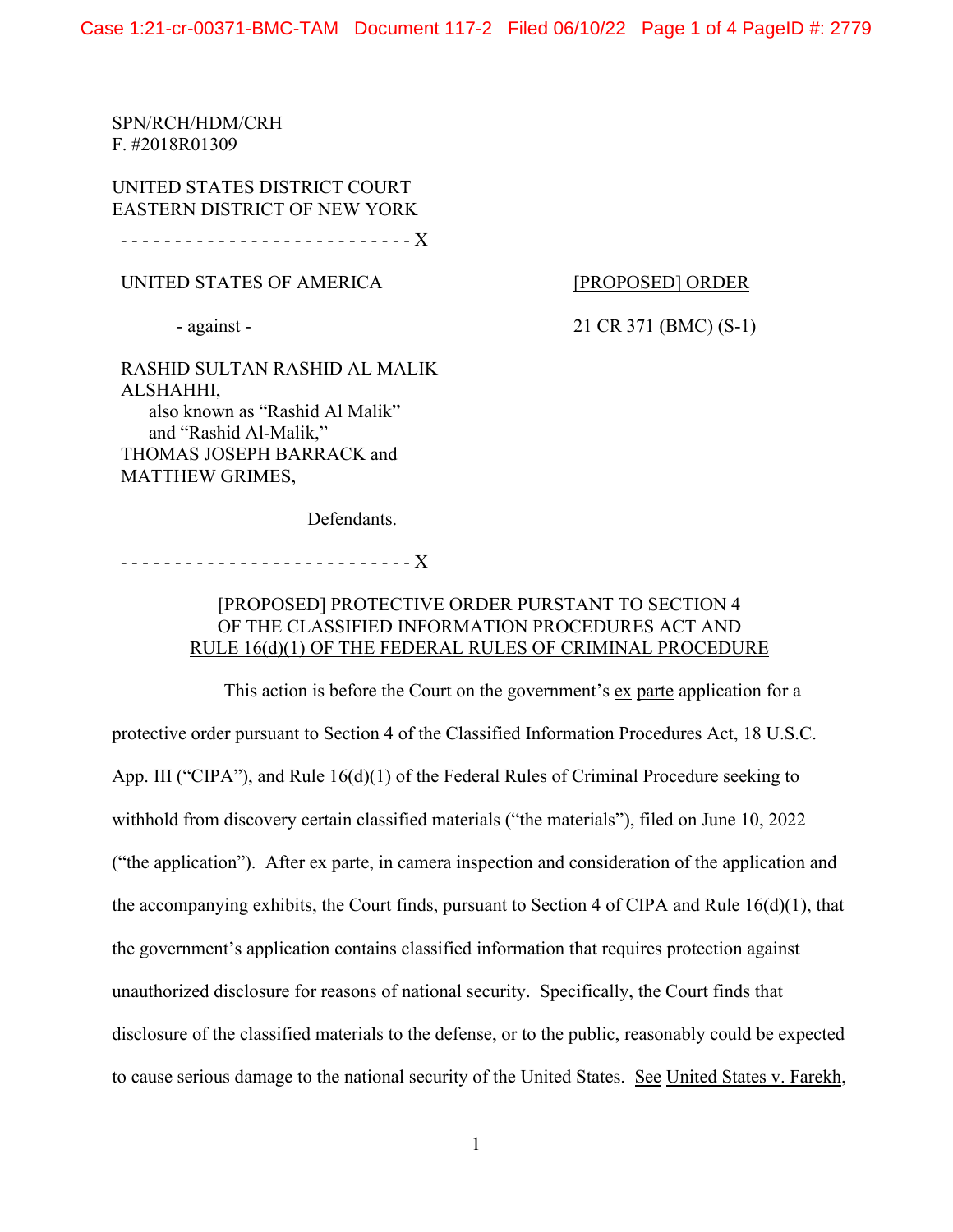956 F.3d 99, 106-109 (2d Cir. 2020) ( "the District Court properly exercised its authority under CIPA when it reviewed and adjudicated the Government's CIPA motions ex parte and in camera" even where defense counsel has requisite security clearance).

 The First Amendment right of access to court documents may be curtailed in favor of a compelling government interest provided that the limitation on access is "narrowly tailored to serve that interest." Globe Newspaper Co. v. Superior Ct., 457 U.S. 596, 606-07 (1982); see also Press-Enterprise Co. v. Superior Ct., 464 U.S. 501, 510 (1984) ("The presumption of openness may be overcome only by an overriding interest based on findings that closure is essential to preserve higher values and is narrowly tailored to serve that interest."); Nixon v. Warner Commc'ns, Inc., 435 U.S. 589, 598 (1978) (common law right of access may be outweighed by an important competing interest). Here, the Court finds that the government's interest in protecting the national security and preventing the unnecessary dissemination of classified information outweighs the defendants' and/or public's right of access to these materials. See Haig v. Agee, 453 U.S. 280, 307 (1981) ("[N]o governmental interest is more compelling than the security of the Nation."); Snepp v. United States, 444 U.S. 507, 509 n.3 (1980) ("The Government has a compelling interest in protecting both the secrecy of information important to our national security and the appearance of confidentiality so essential to the effective operation of our foreign intelligence service.").

 WHEREAS the government, in its motion and application, seeks a protective order against disclosure of certain classified information to the defense because that information is not discoverable under applicable law or is not helpful or material to the defense;

2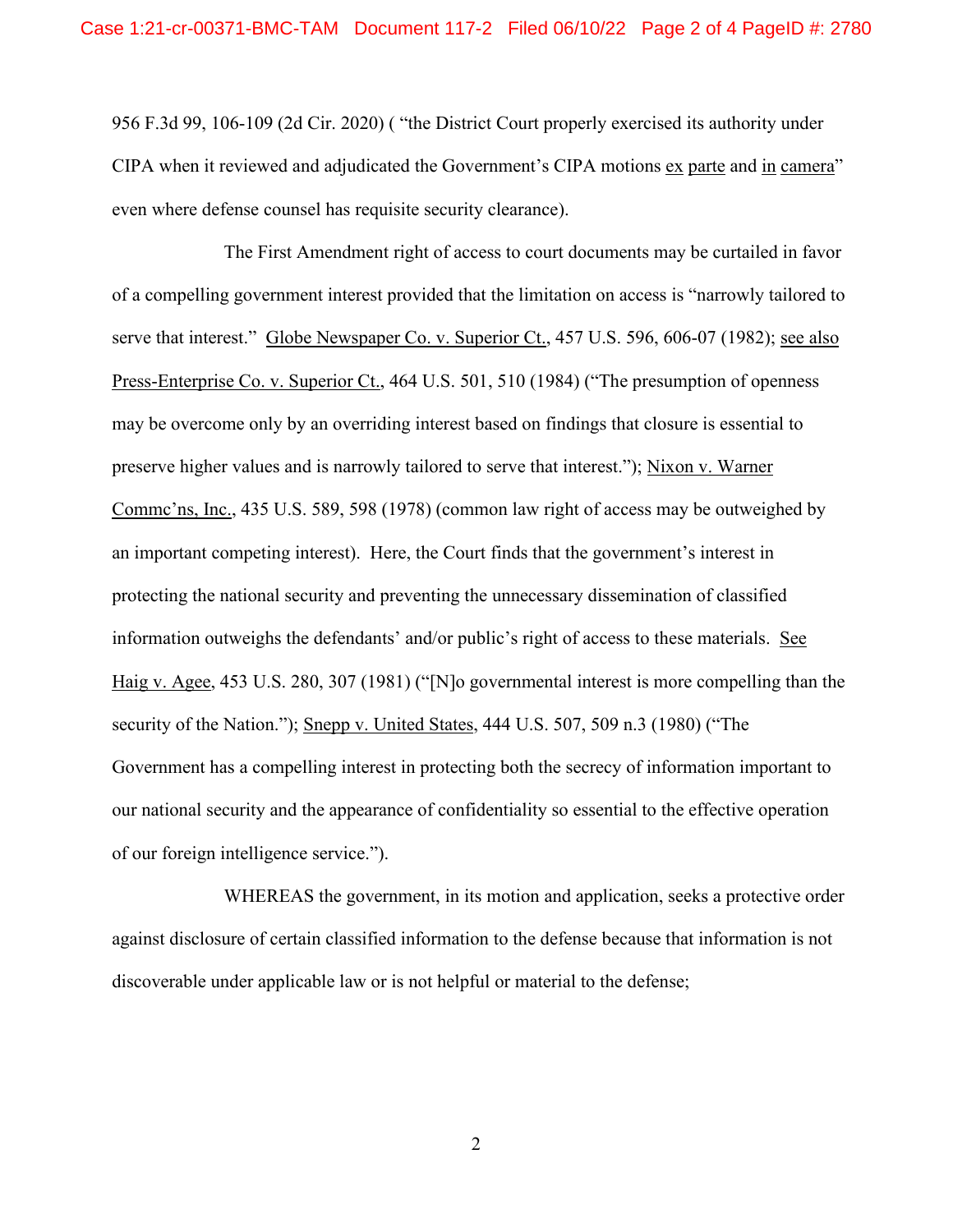WHEREAS the Court finds that disclosure of the motion or accompanying materials to the defense or the public would defeat the government's purpose in seeking a protective order;

WHEREAS the Court further finds that the government's application is so interrelated with classified information as to make impracticable the filing of meaningful redacted materials that do not divulge classified information, and that no reasonable alternative to closure and sealing exists that will protect the government's interest in preventing the unauthorized dissemination of this information;

WHEREAS this sealing order is drawn as narrowly as possible under the circumstances;

 WHEREAS the government has properly invoked the state secrets privilege with respect to the materials pursuant to United States v. Aref, 533 F.3d 72, 80 (2d Cir. 2008) (holding that the privilege must be "lodged by the head of the department which has control over the matter, after actual personal consideration by that officer" (internal quotation marks omitted));

 WHEREAS the Court has determined that the classified materials to be withheld are not "helpful or material to the defense," see United States v. Stewart, 590 F.3d 93, 131 (2d Cir. 2009);

 WHEREAS the Court finds that the classified information sought to be excluded from discovery is either not discoverable under Brady v. Maryland, 373 U.S. 83 (1963), Giglio v. United States, 405 U.S. 150 (1972), and their progeny, or Federal Rule of Criminal Procedure 16; or that such discovery value is outweighed by the potential danger to national security that might ensure after disclosure; it is hereby

3